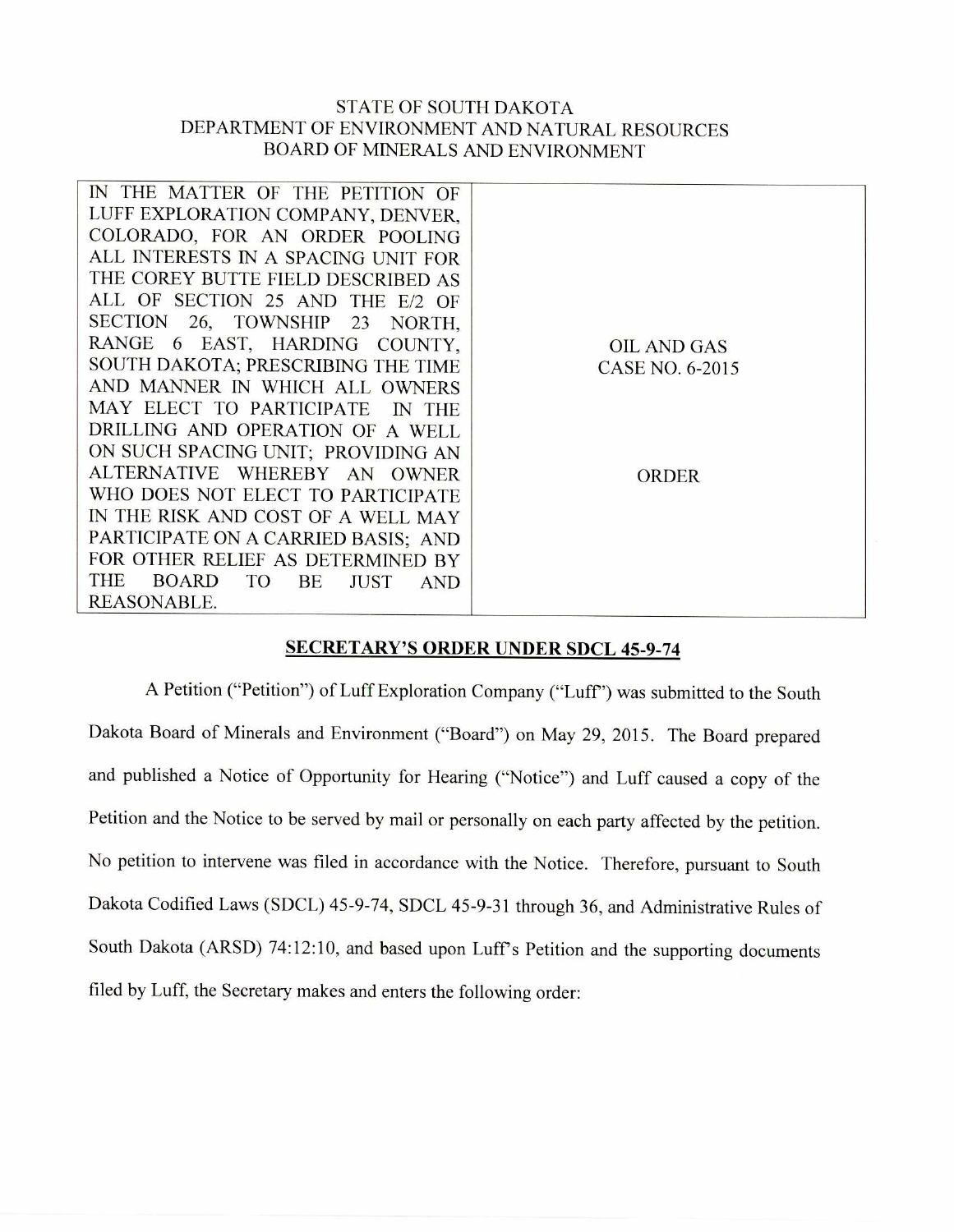Luff represents the owners of interests in the oil and gas leasehold estate underlying all or portions of Section 25 and the E/2 of Section 26, Township 23 North, Range 6 East, Harding County, South Dakota.

Pursuant to Order No. 4-2015, these lands constitute a spacing unit for the Corey Butte Field (the "Spacing Unit").

Luff submitted information in support of its application which establishes there are separately owned tracts within the Spacing Unit, and there are separately owned interests within each of those tracts.

In addition to pooling the Spacing Unit and designating Luff the operator of a well drilled in accordance with Order No. 4-2015 (the "Well"), Luff requests that the Board, through this Secretary's Order; prescribe the time and manner in which unleased mineral owners may elect to lease and all owners may elect to participate in the drilling, equipping, and operation of the Well on the Spacing Unit; provide for the payment of the reasonable actual cost of drilling, equipping and operating the Well by those who elect to participate, plus a reasonable charge for supervision and interest; and provide for the recovery of risk compensation from nonparticipating owners in addition to the actual prorated costs in accordance with ARSD 74:12:10:02 and 74:12:10:03.

Before the recovery of risk compensation can be authorized, proof of an unsuccessful good-faith attempt to have the nonparticipating owners execute a lease or participate in the risk and cost of drilling and operating the Well in accordance with ARSD 74:12:10:01(1) and proof of notification in accordance with ARSD 74:12:10:01(2) is required to be filed.

## **IT IS THEREFORE ORDERED**

A. All interests in a spacing unit for the Corey Butte Field described as Section 25 and the E/2 of Section 26, Township 23 North, Range 6 East, Black Hills Meridian, Harding County, South Dakota, are pooled for purposes of the drilling and operation of, and production from, the Well. Luff is hereby designated the operator and is authorized to drill, equip, and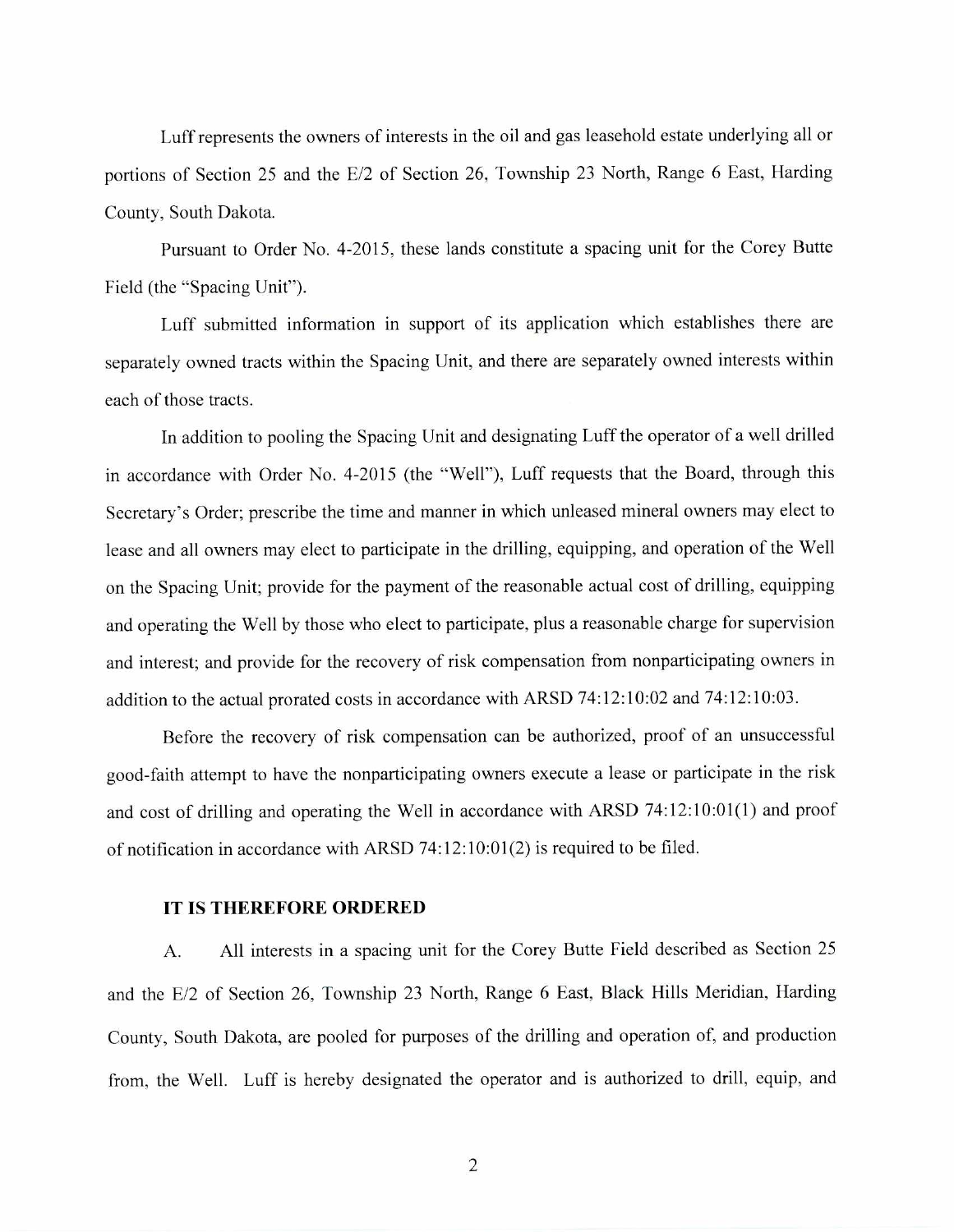operate the Well. All expenses incurred in drilling, equipping and operating the Well on the Spacing Unit, plus a reasonable charge for supervision and interest, and all production from the Well, shall be allocated to the various tracts within the Spacing Unit on the basis of the ratio the number of acres contained in each separately owned tract bears to the number of acres in the Spacing Unit. Operations incident to the drilling of the Well shall be deemed for all purposes the conduct of such operations upon each separately owned tract in the Spacing Unit, and production allocated to each tract shall, when produced, be deemed for all purposes to have been produced from each tract by the Well drilled thereon.

B. Within 30 days of being provided an estimate of the anticipated expenditures by Luff, and, in the case of unleased mineral owners, a good-faith lease offer, all mineral owners who have not agreed to lease their mineral interests and all lessees who have not otherwise agreed to participate in the risk and cost of drilling the Well shall elect to participate in writing and shall thereafter pay their proportionate share of the reasonable actual costs of drilling, completing and operating the 'Well, plus a reasonable charge for supervision. Unleased mineral owners shall also have the option to accept the lease offer and return the executed lease within said 30 days. In the event any owner does not elect to participate in the risk and cost of drilling the Well or, as to unleased mineral owners, grant an oil and gas lease within 30 days of receiving the estimate/lease offer, Luff, on behalf of other working interest owners within the Spacing Unit who pay the cost of drilling and completing the Well for the benefit of any nonparticipating owner, may recover from such nonparticipating owner's share of production from the Well, exclusive of a royalty not to exceed one-eighth of the production, the proportionate share of the reasonable actual costs of drilling, equipping and operating the Well charged to the interest of the nonparticipating owner. Further, in the event any owner does not elect to participate in the risk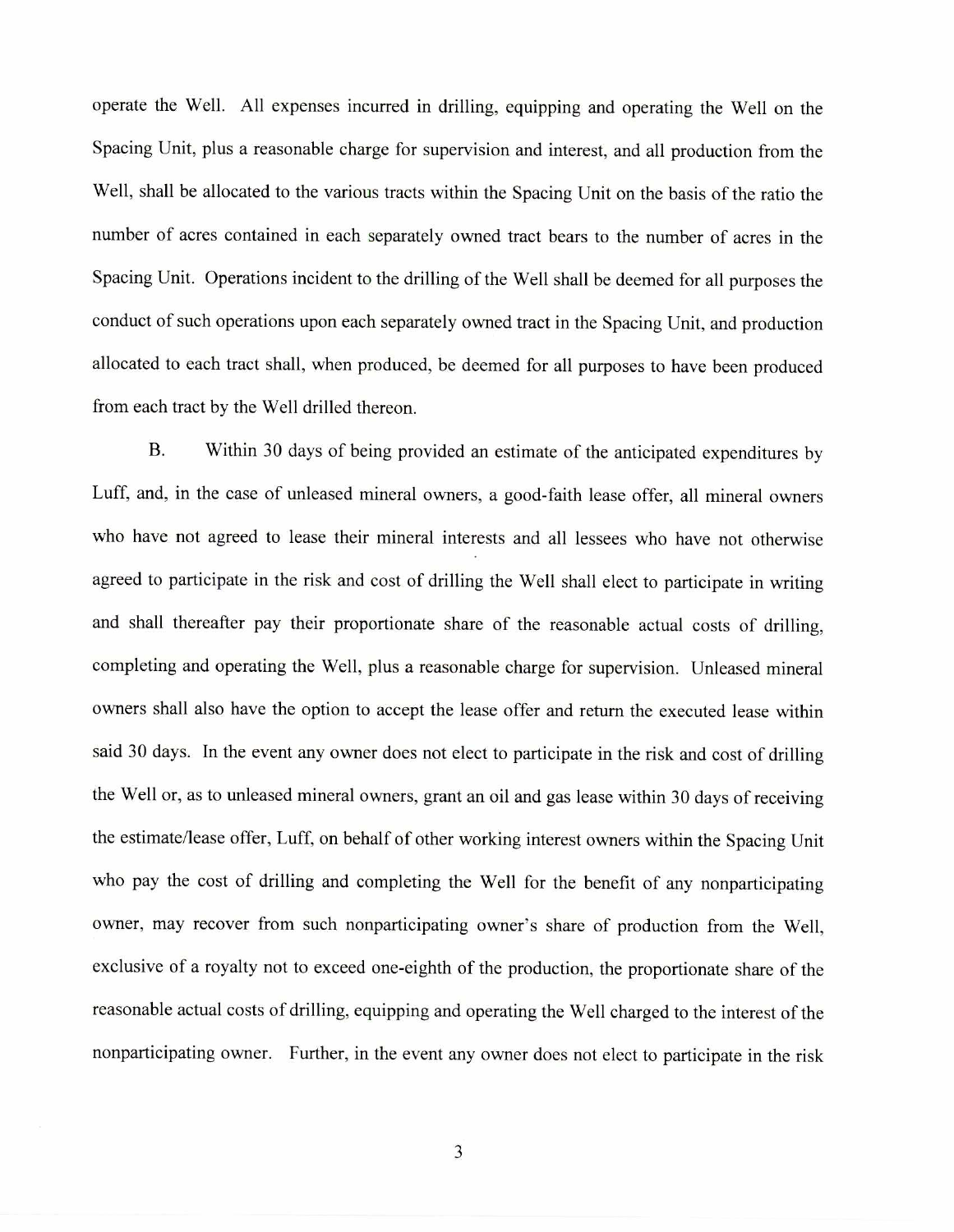and cost of drilling the Well or, as to unleased mineral owners, grant an oil and gas lease within 30 days of receiving the estimate/lease offer, Luff, on behalf of other working interest owners within the Spacing Unit who pay the cost of drilling and completing the Well for the benefit of any nonparticipating owner, upon complying with ARSD 74:12:10 and the provisions of this order, may also recover from such owner's share of production from the Well exclusive of a royalty not to exceed one-eighth of the production, risk compensation equal to an additional 100% in the case of a mineral owner whose interest is not subject to a lease or other contract for development or 200% in the case of a lessee whose interest is derived from a lease or other contract for development of the share of the reasonable actual costs of drilling, reworking, sidetracking, deepening, plugging back, testing, completing and recompleting the Well and the costs of newly acquired equipment in the Well including the wellhead connection charged to the interest of such owner.

C. In the event any owner elects not to participate, or in the case of an unleased mineral owner, not to lease within the time frames provided above, Luff may, by application, request an order providing for the recovery of risk compensation in accordance with the provisions of this order and ARSD 74:12:10. Before such an order is entered, pursuant to ARSD 74:12:10:01(1), Luff must provide proof that an unsuccessful, good-faith attempt was made to have the nonparticipating owner execute a lease or participate in the risk and cost of drilling and operating the Well and notify the nonparticipating owner with proof of service that Luff is seeking the recovery of risk compensation, and that, pursuant to ARSD 74:12:10:01(2), the owner may object to risk compensation by responding in opposition to the application for the order.